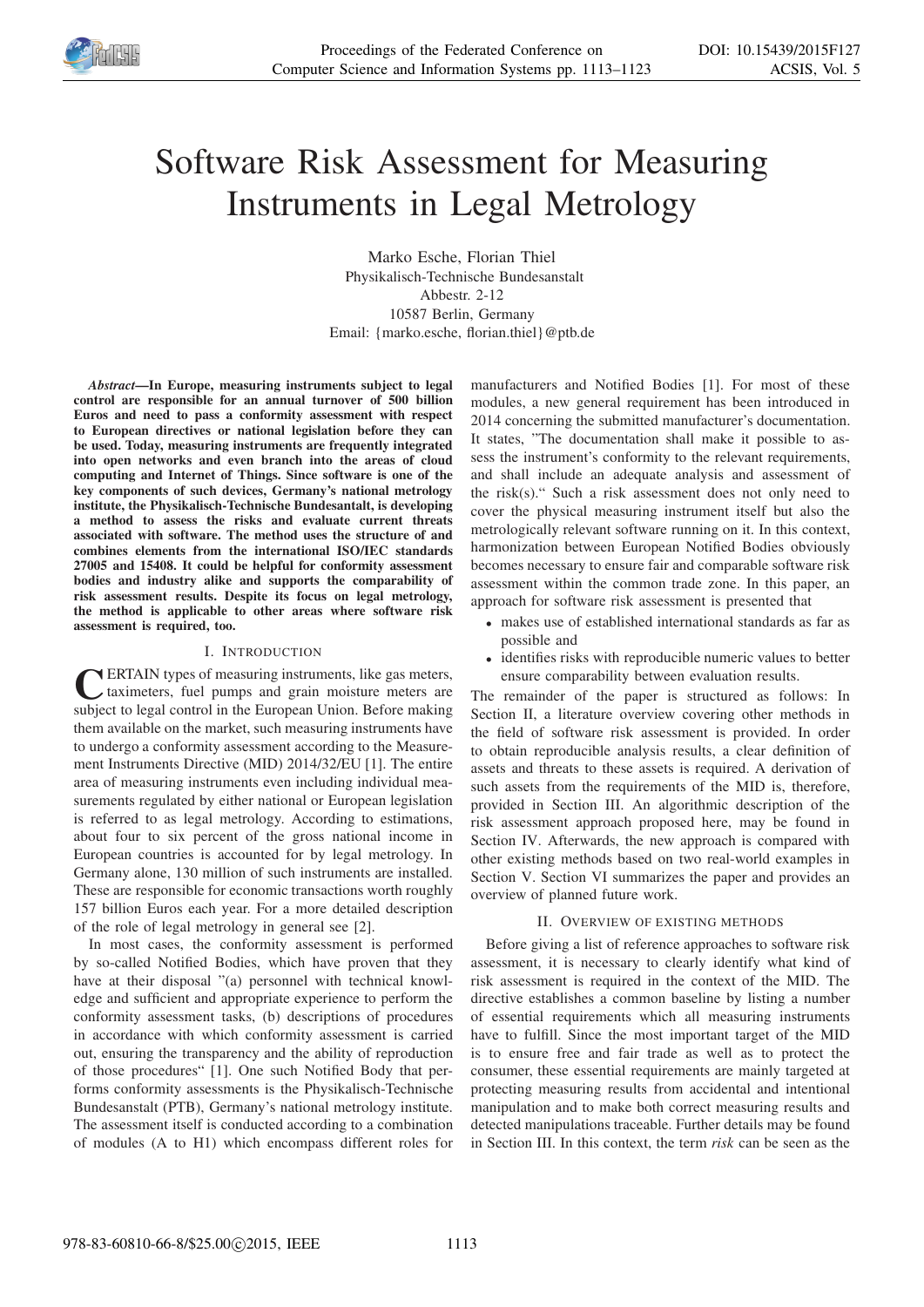product of the probability that the essential requirements are no longer met and the legal impact resulting from such a breach of the MID. It is important to note, that no financial loss needs to be associated with the risk, instead, the sole basis for the analysis are the essential requirements.

#### *A. ISO/IEC 27005*

Probably most important to mention is the ISO/IEC 27000 family of standards which covers all aspects of an information security management system (ISMS). According to ISO/IEC 27005 [3], "risk is a combination of the consequences that would follow from the occurrence of an unwanted event and the likelihood of the occurrence of the event." Thus, three different components are needed to calculate risk, namely

- a list of unwanted events,
- consequences resultig from such events,
- and the likelihood of occurence of individual events.

In order to derive all three components [3] gives details on generalized procedures to conduct risk assessment. The standard places risk assessment in a logical chain comprising context establishment, risk assessment, and risk treatment, where risk assessment consists of risk identification, risk estimation, and risk evaluation.

During the risk identification phase, assets are to be identified first. These are derived from a "list of constituents with owners, location, function", resulting in a list of assets to be managed. Afterwards, for each possible asset, threats are collected based on information from reviewed incidents, accounts from asset owners, and possibly external threat catalogs. These threats correspond to the "unwanted events" mentioned above. The next step consists of identifying existing risk control mechanisms which could, for instance, be determined from the provided documentation. Risk identification is completed by an identification of vulnerabilities which can be used to implement certain threats. In this context, a vulnerability can only cause harm if it can be used to realize a threat. Equivalently, threats without a corresponding exploitable vulnerability do not pose a risk.

The next part of ISO/IEC 27005, concerned with risk estimation, is likely the most relevant in the context of this paper. The standard considers both qualitative and quantitative approaches to calculate risk probability, where the quantitative approach "uses a scale with numerical values for both consequences and likelihood, using data from a variety of sources." Such numerical values are a prerequisite for ensuring comparability among risk assessment results for different products conducted by different examiners. To derive at actual probabilities, ISO/IEC 27005 first assigns certain impacts or consequences to incidents that could result from realized threats by means of exploited vulnerabilities. Possible examples of impacts include loss of confidentiality of certain assets as well as a breach of asset integrity. In a final step, the probability, with which a threat is realized, is estimated. Important factors, in this context, are the frequency at which certain threats occur in real life and the difficulty of exploiting a vulnerability. For intentional exploitation of threats, ISO/IEC 27005 suggests a valuation of motivation and capabilities, resources available to the attackers as well as the perception of individual vulnerabilities. This approach will later be revisited in Section IV where certain aspects of ISO/IEC 27005 are reflected in the risk assessment approach presented here. Nevertheless, the standard does not prescribe a reference model to calculate individual numeric threat probabilities. The choice of such a model is instead left up to the user of the standard. One possible method to calculate risks quantitatively may, for instance, be found in [4], where the author proposes to define risks as probability functions that describe the likely gains or losses obtained from security incidents. The final components of risk assessment according to ISO/IEC 27005 are evaluation of the risk level and risk evaluation. The aim of these steps is to prioritize the identified risks according to the predetermined evaluation criteria.

## *B. WELMEC Guide 5.3*

In order to harmonize the work of Notified Bodies in Europe, a number of non-mandatory guides have been established within the European Legal Metrology Cooperation (WELMEC). The guide 5.3 "Risk Assessment Guide for Market Surveillance: Weigh and Measuring Instruments" deals with risk assessment from a market surveillance perspective and originates from Regulation 765/2008/EC [5]. Its main goal "is to understand the impact the instrument will have on the end user/consumer" [6]. The guide establishes a list of evaluation criteria which should help "the market surveillance authority to define priorities and to determine the choice of strategies to achieve their goals." Since the guide is solely targeted at market surveillance authorities, the expected impact is not clearly defined but rather encompasses everything from "economic implications, public health, consumer confidence [to] legal issues" [6]. Even if only legal issues are considered, the spectrum of the guide is still too broad to objectively evaluate software in measuring instruments. Instead, the guide provides a clear rule to eventually calculate the risk associated with non-compliance but does not provide means for calculating individual threat probabilities.

## *C. Van Deursen et al. "Source-Based Software Risk Assessment"*

One approach, that does not have this shortcoming, is the one by van Deursen et al. in [7]. There, risk assessment is defined as "an independent assessment of the risks involved in building, operating or maintaining a software system." The method then calculates the risk based on so-called primary and secondary facts, where primary facts are data acquired through automatic source code analysis and secondary facts are obtained using user questionnaires. The primary facts are mainly needed to identify subsystems that show features not usually found in software systems. After the primary facts have been used to validate the secondary data, a final result can be computed. This method could readily be adapted for the use in legal metrology. However, source code is usually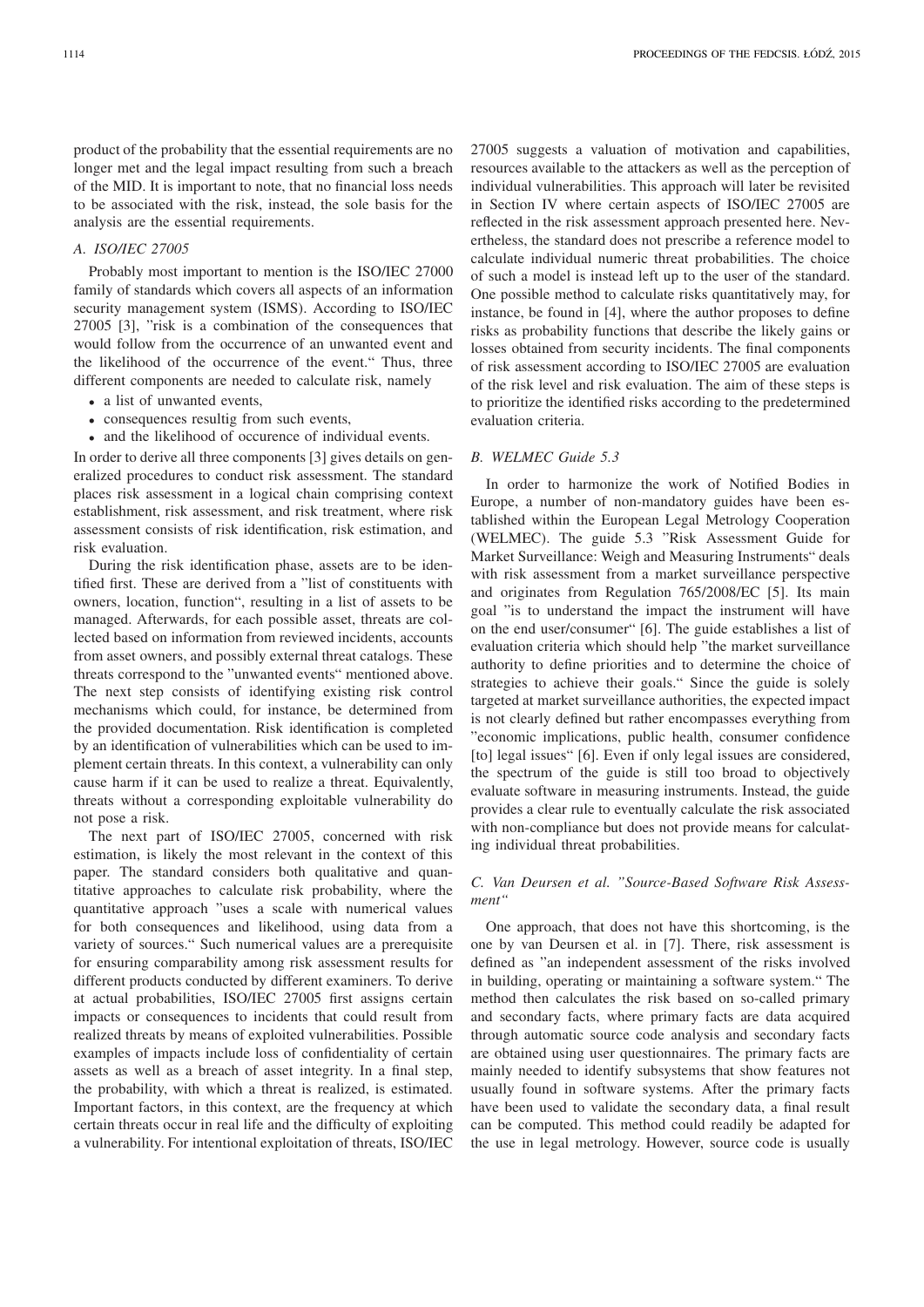not a required part of the documentation for MID conformity assessment.

#### *D. Foo et al. "Software Risk Assessment Model"*

Another method to objectively evaluate and compare risks associated with software was presented by Foo et al. in [8]. There the basic abstraction technique used by the authors is a software risk assessment model (SRAM) which is constructed based on an extensive questionnaire to be answered by the risk assessor of a software product. Within [8] the term risk is defined as "factors that may cause late delivery, cost overrun or low quality of a software product." Nevertheless, the authors list the productive level of the staff, flexibility of the delivery schedule and most importantly complexity of software as having a significant impact on the risk evaluation. In the context of a MID conformity assessment, the first two sources of information are of no importance since the MID is not concerned with business processes. The complexity of the software can again not be used due to lack of available information. Moreover, the risk assessor required by the SRAM approach needs to have access to resources such as source code and error statistics that are not available to a MID evaluator. For comparison, a description of a risk assessment approach for measuring instruments with a similar scope covering the entire life cycle of a device can be found in [9].

## *E. Sadiq et al. "Software Risk Assessment and Evaluation Process (SRAEP) using Model Based Approach"*

In [10] a different software risk assessment method was proposed that is also model-driven. Sadiq et al. therein describe the Software risk assessment and evaluation process (SRAEP) which is based on the software risk assessment and evaluation model (SRAEM). Their approach is targeted at highlighting threats to the success of a software project rather than threats to a finished software product. Nevertheless, a number of useful formalized steps are included in their method which shall be reused later. For this reason, the basic steps of the SRAEP will be revisited here.

According to the authors the motivation for using a modelbased assessment strategy is two-fold:

- With the help of a model, precise descriptions of the target system, its context, and security features can be formulated. These are prerequisites for performing risk assessments.
- The modeling technology facilitates a more precise documentation of risk assessment results and of the assumptions on which their validity depends. This is expected to reduce maintenance costs by increasing the possibilities of reuse of the documentation.

The SRAEP itself can be divided into two steps: the identification of a context for the analysis and the identification of risks themselves. Sadiq et al. here split the context identification into an identification of areas of concern, a description and evaluation of assets, and, finally, an identification of security requirements. These three steps will be used again during asset derivation, see Section III, and in the risk assessment

method that is proposed here as described in Section and IV. Before beginning with the risk analysis, the SRAEP requires an evaluator to acquire detailed knowledge of the analysis target. Based on this knowledge, all security issues related to software should be discussed making reference to common vulnerabilities or the results of tool-based vulnerability checks.

### *F. ISO/IEC 15408 (Common Criteria)*

An international standard for software security that explicitly does not address risk assessment is ISO/IEC 15408 also known as the "Common Criteria" (CC) [11]. In the CC, a set of functional security requirements is defined, which can be used to describe both product requirements in the form of Protection Profiles and product specifications in the form of Security Targets. An implemented Security Target, i.e. a product to be tested, is referred to as a Target of Evaluation (TOE). The standard also provides a list of assurance components, a chosen subset of which is also included in said Protection Profiles and Security Targets. These assurance components are then used to validate the design, the development, and finally the completed IT product itself. In which manner the assurance components are to be checked is not described in the CC themselves but rather in the Common Evaluation Methodology (CEM) [12] which accompanies the CC. Two building blocks from the CC with details provided in the CEM are of special interest here: Firstly, each Security Target includes a Security Problem Definition in which assets to be protected are identified. The CC initially list primary assets that represent objects or information of a given value whose authenticity, integrity or availability are to be protected. Certain aspects of an IT product can also become assets themselves when they play an integral role in realizing security functionality. These are referred to as secondary assets. Both types of assets are examined and listed in the security problem definition. Afterwards, possible threat agents and adverse actions that could be executed on the assets are investigated and described in a semi-formal manner. The combination of threat agent, asset, and adverse action is referred to as a threat. This construct will here again be used since it facilitates the implementation of reproducible risk assessment results.

Secondly, one part of validating a Security Target consists of a so-called vulnerability analysis which is specified in the CC's AVA\_VAN class. The assurance components associated with this class allow an examiner to execute both white box and black box tests on the Security Target based on the knowledge acquired during the evaluation procedure. The vulnerability analysis uses a point score, where each adverse action to be executed on an asset is evaluated with respect to five different aspects ranging from the time required to the equipment needed to implement an attack, for details see Section IV. In each category mentioned a point score is determined. Based on the total sum of all points the TOE's resilience to an attack is checked. This is done with the aid of matrix, details on which will also be provided in Section IV. More information concerning the general mechanisms of the vulnerability analysis will be given there as well.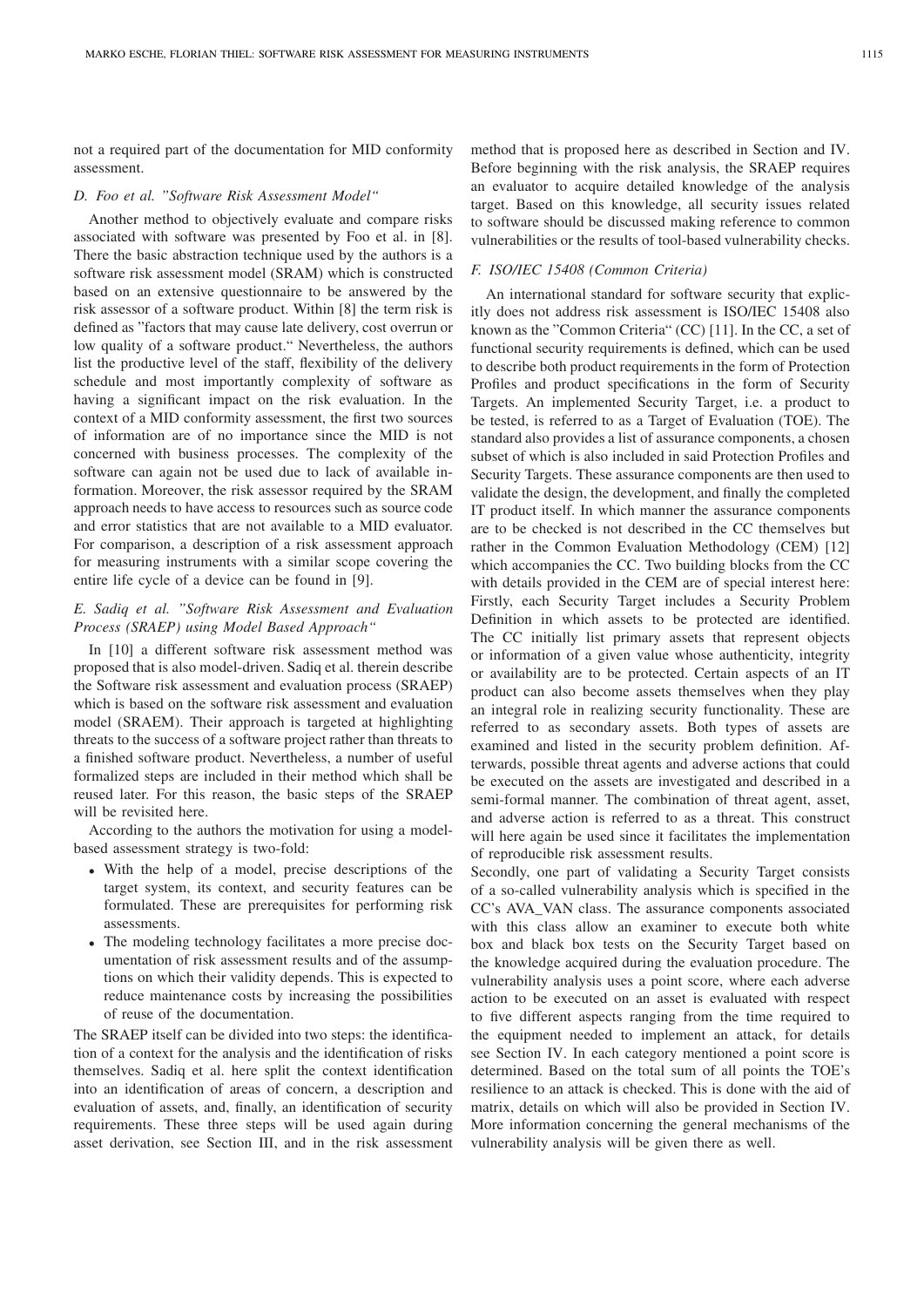## *G. ETSI TS 102 165-1*

The European Telecommunications Standards Institute (ETSI) in an international non-profit organization that publishes industrial standards in the area of telecommunications systems. These are targeted at manufacturers of communication equipment and network operators. One of these standards is ETSI TS 102 165-1 "Telecommunications and Internet converged Services and Protocols for Advanced Networking" [13] (TISPAN), where in part 1 "Method and proforma for Threat, Risk, Vulnerability Analysis" are detailed. The so-called technical specification describes a risk assessment approach consisting of nine individual steps that comprise everything from a definition of the device to be examined (TOE) up to the establishment of risks and an identification of countermeasures. The method starts by defining clearly the boundaries of the TOE and by identifying its security functionalities using terminology from the common criteria. Afterwards, all assets are identified. In [13] these have to fall into one of the following categories: equipment, human assets or information stored. It will be shown in Section IV that this definition is to narrow for most applications outside the area of communication systems. Moreover, the standard does not describe a way to derive abstract assets resulting, for instance, from legal requirements. Next, possible "attack interfaces" are identified that a threat agent can use to implement a threat. In order to assess the likelihood of occurrence for an individual threat, elements from the CC's AVA\_VAN class are used as described earlier. Details on the method may be found in Section IV. According to [13], "threats to a telecommunications system are fairly restricted and fall into a small set of easily identified operations." Consequentially, [13] only lists a very small number of possible threats namely interception, manipulation, repudiation, and denial of service. While well suited to the area of telecommunication networks, these are to limited for general-purpose IT devices. The same is true for the definition of threat agents where [13] only allows a very small number of different roles. Finally, impact in the context of TISPAN is defined as a function of the intensity of an attack. For measuring instruments, as discussed here, a different definition is needed which will be given in Section III. Nevertheless, the method has certain properties which are of use to the scenario discussed here:

- calculation of the probability of an attack based on the AVA\_VAN class from the CC,
- evaluation of impact and attack likelihood based on simple numeric scores (1 to 3 points),
- extension of the AVA\_VAN class to account for multiple attacks being executed simultaneously.

## III. FORMAL DERIVATION OF SECURITY REQUIREMENTS FROM THE DIRECTIVE 2014/32/EU

Before beginning with the algorithmic description of the new risk assessment method for software itself, a specific set of assets and associated security properties for measuring instruments will be derived here. These will later be reused in the experimental evaluation. The derivation should be seen as an example on how to formalize legal or contractual requirements with respect to software. In application scenarios not related to the conformity assessment of measuring instruments, other assets such as human health or monetary values etc. would, of course, be used. The latest version of the MID lists several requirements relating to software as plain text, which will be formalized here.

#### *A. Exemplary Asset Derivation*

The actual procedure of defining security requirements based on legal specifications will be highlighted with an example: Annex I of the MID lists so-called essential requirements for measuring instruments that have to be fulfilled before putting them on the European market. As an example clause 8.4 will be used here. It reads, "Measurement data, software that is critical for measurement characteristics and metrologically important parameters stored or transmitted shall be adequately protected against accidental or intentional corruption." [1, L 96/173]

The requirement specifically mentions three asset candidates, namely measurement data, software that is critical for measurement characteristics, and metrologically important parameters stored or transmitted. All three assets are required to be protected against accidental or intentional corruption. Firstly, this can be interpreted as a requirement for guaranteeing integrity of these assets. Secondly, however, an intentional replacement of a parameter set also represents a viable way to invalidate parameter integrity. Thus, authenticity of said assets also appears to be required. This is not specifically mentioned in the MID but is common understanding among Notified Bodies [14]. Consequentially, the assets measurement data, software critical for measurement characteristics, and metrological parameters are associated with the security properties of integrity and authenticity. Availability of the software, however, is not mandatory since an instrument with no running measurement software cannot produce false measuring results.

Another requirement related to software can be found in Annex I of the MID, clause 7.6. It states, "When a measuring instrument has associated software which provides other functions besides the measuring function, the software that is critical for the metrological characteristics shall be identifiable and shall not be inadmissibly influenced by the associated software. "[1, L 96/173] Again, two assets are specifically mentioned. The first is the identification of the software. The second one is an inadmissible influence by other software which is not a physical object or an IT object itself but rather is a property of the software. In the language of the CC, prohibiting external influence on the software can be expressed by stating, that the inadmissible influence shall be unavailable. This again enables the use of a fixed scheme to describe security functionality by identifying dedicated security properties associated with an asset.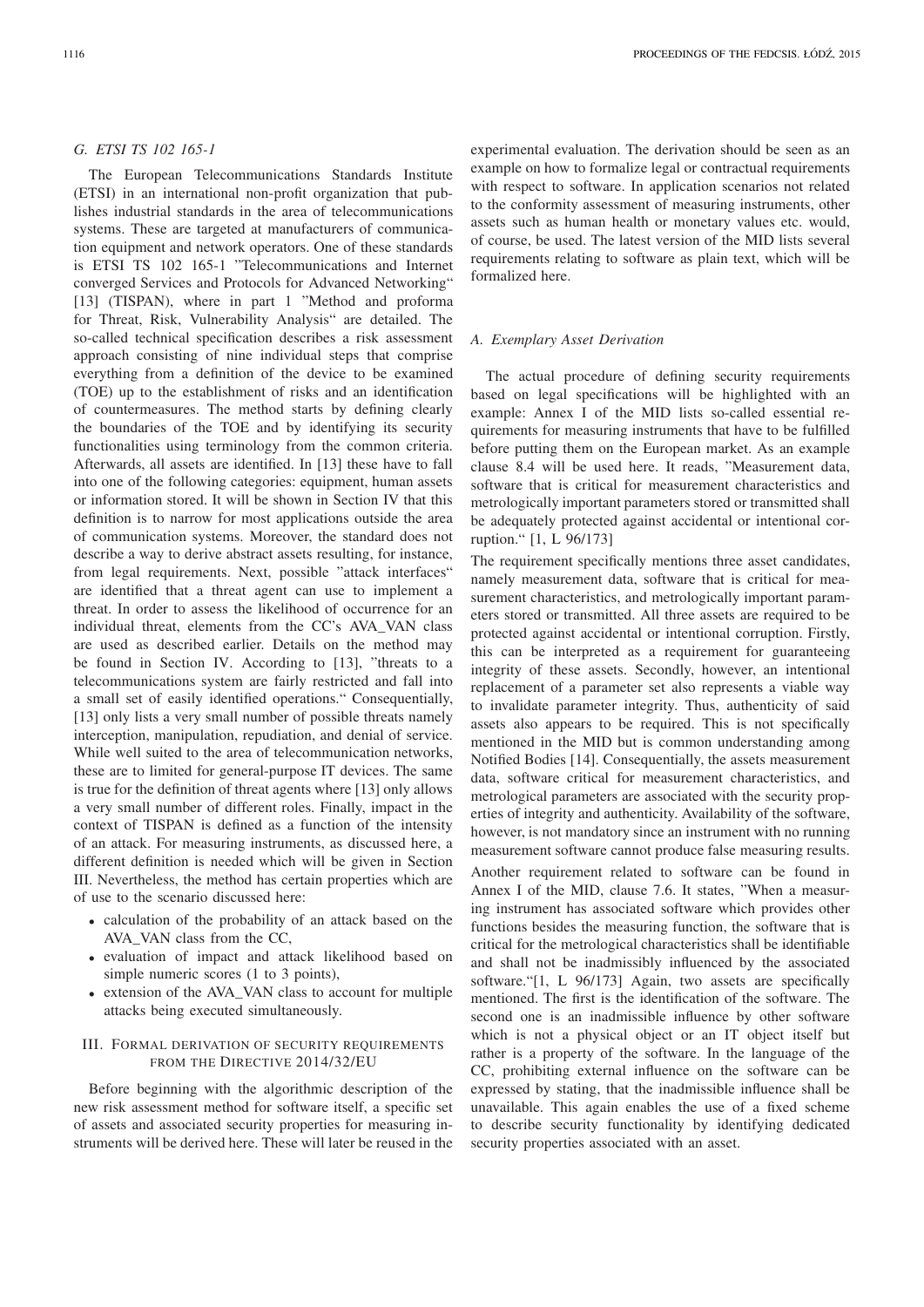#### *B. Complete List of Assets*

An overview of all MID requirements for software in measuring instruments may be found in Table I. The two examples discussed here are listed there for completeness as well.

Apart from the measurement software itself, the assets to be protected include an identifier for the software, measurement, results and parameters that determine the behavior of the instrument. In addition, the presentation of the measurement result as well as the presentation of the identifier for the software have to meet special requirements. Details on how these requirements are usually fulfilled may be found in [14] where the paragraphs from the MID are translated into implementation specific requirements and into so-called acceptable (technical) solutions. Even though [14] is usually of great value for both software developers and software examiners, it will not be used here since the new risk assessment procedure (see Section IV) aims to be generic and independent from a limited number of established technical realizations.

## IV. ALGORITHMIC DESCRIPTION OF THE RISK ASSESSMENT PROCEDURE

The risk assessment method described in this paper follows the structure defined in [3] and consists of three main parts, namely identification of assets, identification of attack vectors, and calculating the probability of occurrence for an individual attack. Each of these will now in turn be described. A flowchart that links all three parts and incorporates details for each step may be found in Figure 1.

#### *A. Identification of Assets*

As has been detailed in Section III, assets to be protected can be derived directly from the legal requirements for measuring instruments as laid down in the MID. This is in accordance with [3], which states that the risk evaluation process can take "legal and regulatory requirements, and contractual obligations" into account and should also consider the "criticality of the information assets involved". In addition to the asset definition, one or more attacker models are needed, see upper right corner of Figure 1. In the simplest case, a Notified Body will assume all market players to be untrustworthy with equal motivation to manipulate measurement results and measuring instruments. This includes manufacturers or distributors of such devices, users or maintainers, and customers. These only differ in their respective capabilities to implement an attack. Subsequently, the risk assessment procedure can use the market player with the most detailed knowledge and with the highest skills (normally manufacturer or user) as a representative model. The basic structure for both the attacker model and the formulation of adverse actions may be found in the Security Problem Definition as described in [11]. When examining an individual measuring instrument, it may make sense to individually differentiate between attackers/authenticated users with different levels of access. If the authentication data is available to any of the market operators mentioned, then the highest access rights granted to any of these will be allocated



Fig. 1. Flowchart of the proposed risk assessment procedure. The notes on the right hand side indicate the division into the three main steps of the method.

to the modeled attacker. The only entity to be considered trustworthy in this context is the market surveillance which may hold administrator level authentication data for certain devices.

Yet another action to be performed during the asset identification phase is the collection of certain adverse actions that can cause harm to the assets. Here again, a generic approach from the CC [11] can be used: Each modeled attacker may harm any of the identified assets by invalidating one or more of their security properties, i.e. availability, integrity or authenticity as applicable. Such an adverse action may then read for example, "An attacker with the access rights of a local administrator manages to invalidate the availability of the proof of an intervention." The formulation of a complete threat may be found within the dashed box in Figure 1. The complete set of possible adverse actions derived from these basic combinatorics then only has to be checked for consistency and for possible duplicates. In a final step, the implemented attack, consisting of an adverse action and an attack vector, will be assigned an individual impact score between 1 and 5. Since all legal requirements are generally assumed to be equally important, the highest score (5) will usually be used. A smaller score will only be chosen if the attack only applies to a single measurement or can later be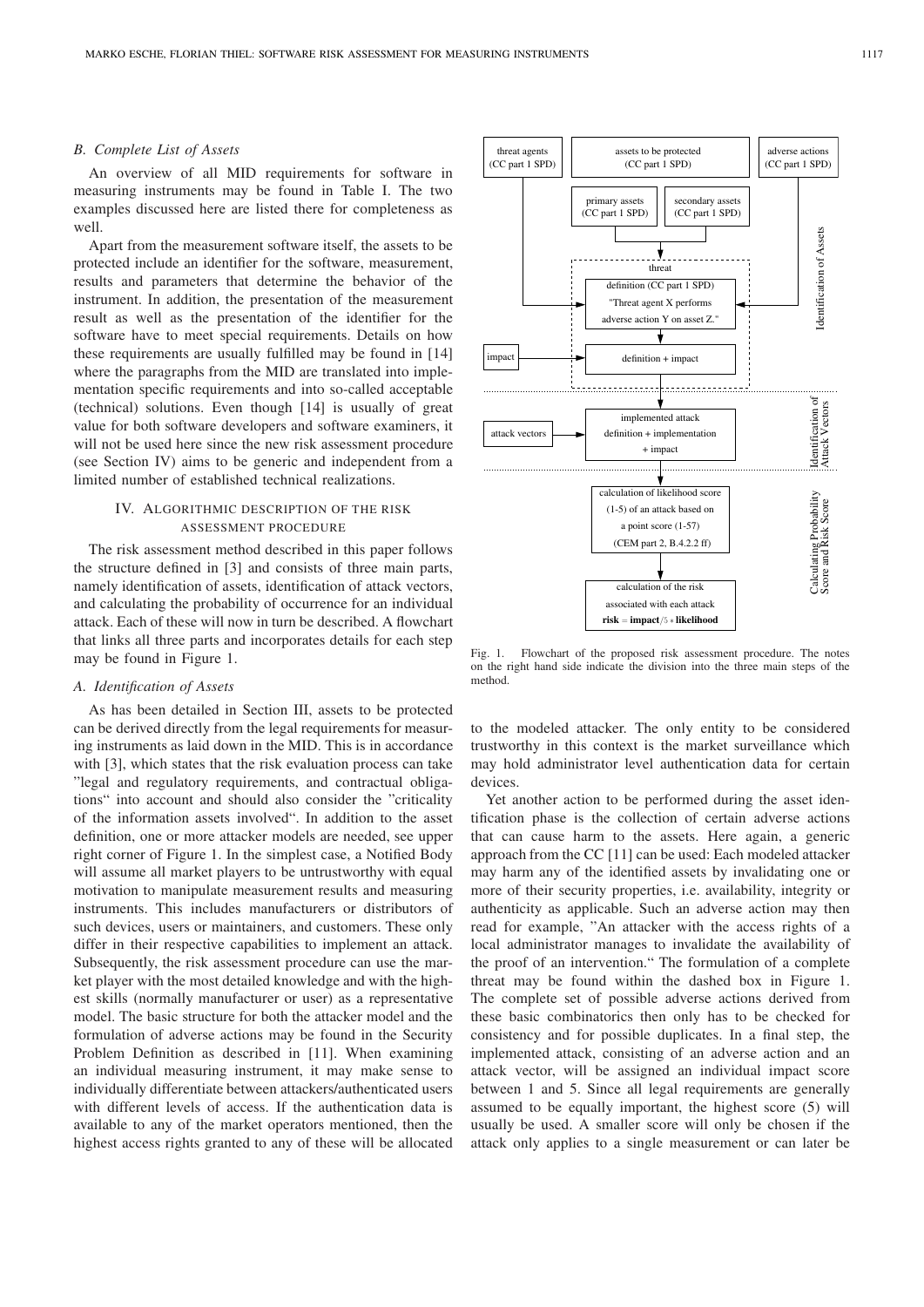#### TABLE I

REQUIREMENTS FROM THE MID [1] RELATING TO SOFTWARE AND THEIR FORMALIZATION AS ASSETS AND SECURITY PROPERTIES. THE NUMBERS IN BRACKETS AFTER EACH ASSET (A1 TO A10) REPRESENT THERE UNIQUE IDENTIFIER.

| Requirement in the MID [1] Annex I                                                                 | Asset                                           | <b>Security Property</b>              |
|----------------------------------------------------------------------------------------------------|-------------------------------------------------|---------------------------------------|
| 7.6 "When a measuring instrument has associated software which provides other                      | identification of the soft-                     | availability, integrity               |
| functions besides the measuring function, the software that is critical for the                    | ware $(A9)$                                     |                                       |
| metrological characteristics shall be identifiable and shall not be inadmissibly                   | inadmissible influence on                       | unavailability                        |
| influenced by the associated software."                                                            | the software $(A5)$                             |                                       |
|                                                                                                    |                                                 |                                       |
| 8.1 "The metrological characteristics of a measuring instrument shall not be influenced            | inadmissible influence on                       | unavailability                        |
| in any inadmissible way by the connection to it of another device, by any feature of the           | the software $(A5)$                             |                                       |
| connected device itself or by any remote device that communicates with the measuring               |                                                 |                                       |
| instrument."                                                                                       |                                                 |                                       |
| 8.3 "Software identification shall be easily provided by the measuring instrument."                | presentation of the soft-                       | availability                          |
|                                                                                                    | ware identification (A10)                       |                                       |
| 8.3 "Evidence of an intervention shall be available for a reasonable period of time."              | evidence of an interven-                        | availability, integrity               |
|                                                                                                    | tion $(A2)$                                     |                                       |
| 8.4 "Measurement data, software that is critical for measurement characteristics and               | measurement data (A3)                           | integrity, authenticity               |
| metrologically important parameters stored or transmitted shall be adequately                      | software<br>critical                            | integrity, authenticity               |
| protected against accidental or intentional corruption."                                           | metrological<br>for                             |                                       |
|                                                                                                    | characteristics (A1)                            |                                       |
|                                                                                                    | metrologically<br>important                     | integrity, authenticity               |
|                                                                                                    | parameters (A4)                                 |                                       |
| 10.1 "Indication of the result shall be by means of a display or hard copy."                       | indication of the result                        | availability, integrity               |
|                                                                                                    | (A6)                                            |                                       |
| 10.2 "The indication of any result shall be clear and unambiguous and accompanied                  | and inscriptions<br>marks                       | availability, integrity               |
| by such marks and inscriptions necessary to inform the user of the significance of the<br>result." | (A7) accompanying the<br>indication of a result |                                       |
| 11.1 "A measuring instrument other than a utility measuring instrument shall record                | record of a measurement                         | availability, integrity, authenticity |
| by a durable means the measurement result accompanied by information to identify                   | result $(AB)$                                   |                                       |
| the particular transaction, when: the measurement is non-repeatable; and the measuring             |                                                 |                                       |
| instrument is normally intended for use in the absence of one of the trading parties."             |                                                 |                                       |
|                                                                                                    |                                                 |                                       |

detected by market surveillance.

#### *B. Identification of Attack Vectors*

The second stage of the risk assessment phase is certainly the least formalized one. It begins with a careful study of the submitted manufacturer's documentation of the measuring instrument to be examined. This process is shown in the middle section of Figure 1. The evaluator then collects possible attack vectors consisting of actions to be performed, that would enable an attacker to realize any of the previously identified threats. This represents a clear difference to the TISPAN method detailed in Section II. Some of these attack vectors may be as simple as trying a number of password combinations on a keypad in order to gain a higher level of access. Others may comprise complex cross-site-scripting (XSS) attacks in conjunction with the preparation of a root kit to take over a device in the field and subsequently install unapproved software on the device. One relatively simple attack vector from this category is the execution of a denial-of-service (DoS) attack on a measuring instrument connected to the Internet. In many cases, such an attack will lead to the generation of an arbitrary number of error messages written to an audit log which is subject to legal control. Should the log be restricted in size, an earlier intervention may no longer be traceable later if the log is flooded with a huge amount of automatically generated errors. This would be a direct breach of the essential requirements as laid down in Section III.

#### *C. Calculating Probability Score and Risk Score*

Once an adverse action with one or more associated attack vectors has been identified, it remains to calculate the likelihood with which the attack will actually be implemented, see lower part of Figure 1. A similar activity is in detail described in the vulnerability analysis (class AVA\_VAN) in [12]. There, an evaluator estimates the resistance of an IT product (TOE in the language of the CC) to certain attacks. The evaluation in [12] is done based on five different scores describing the resources needed for the attack:

- Elapsed Time (0-19 points)
- Expertise (0-8 points)
- Knowledge of the TOE (0-11 points)
- Window of Opportunity (0-10 points)
- Equipment (0-9 points)

The score for elapsed time represents the amount of time required by the selected attacker to implement the chosen attack. A score of 0 usually signifies work of less than a day. Required work of less than a week would give a point score of 1, whereas a score of 19 represents an estimated work period of more than half a year. Further examples will be given in Section V. A table with details on all five score criteria and additional explanations for the choice of the criteria may be found in [12, p. 429].

The logarithmic progression of the scores ensures that with every additional point assigned to an attack, it becomes significantly more complex to implement. This also means that the score is more easily reproducible since evaluators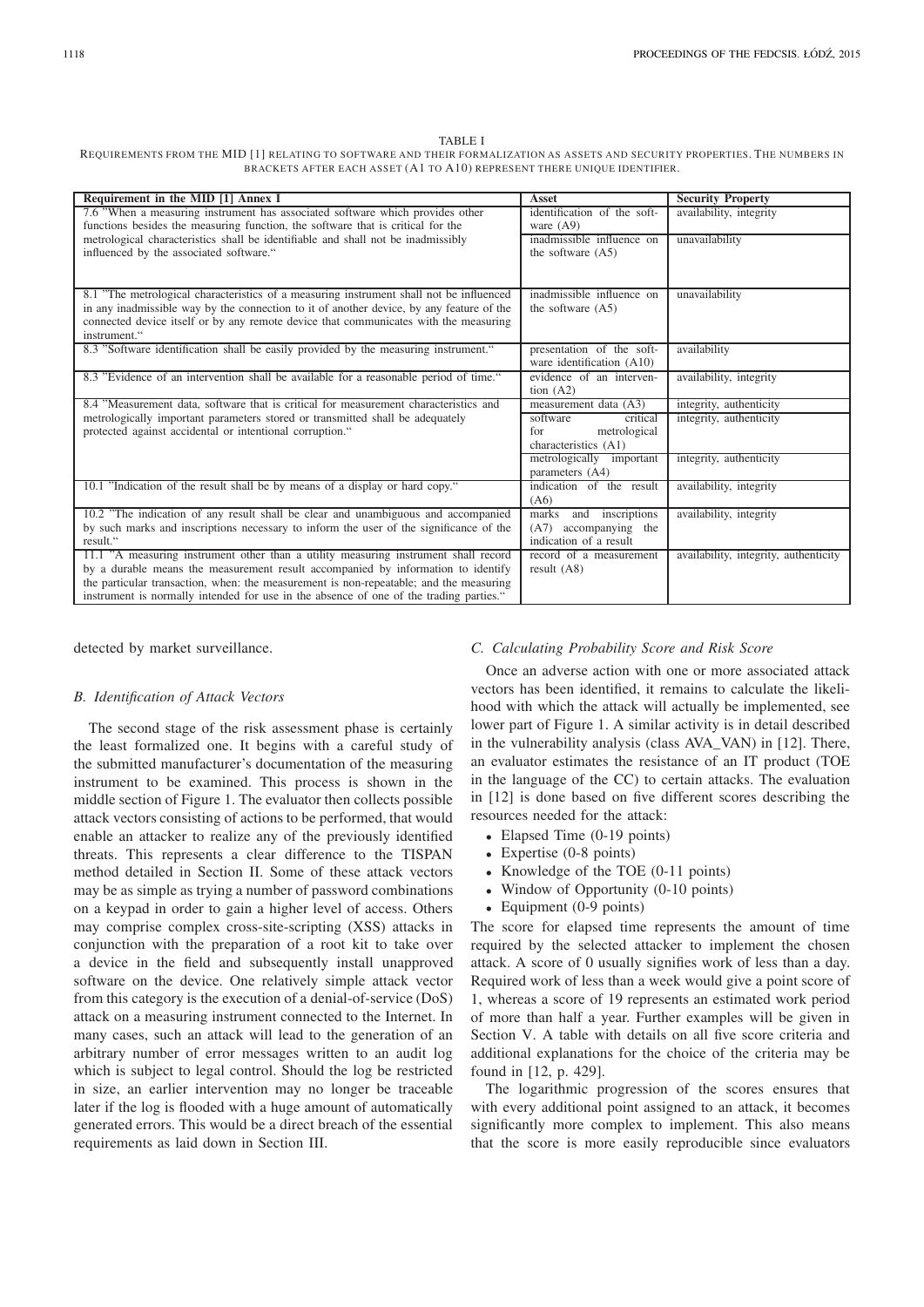TABLE II CALCULATING THE RESISTANCE OF A TOE. THE THIRD COLUMN MAPPING THE TOE RESISTANCE LEVEL TO THE APPROPRIATE PROBABILITY SCORE IS NOT PART OF THE ORIGINAL TABLE AS GIVEN IN [12].

| <b>Sum of Points</b> | <b>TOE Resistance</b> | <b>Probability Score</b> |
|----------------------|-----------------------|--------------------------|
| $0 - 9$              | No rating             |                          |
| $10-13$              | <b>Basic</b>          |                          |
| 14-19                | <b>Enhanced Basic</b> |                          |
| $20 - 24$            | Moderate              |                          |
| >24                  | High                  |                          |

will certainly come up with estimated attack times of the same magnitude even if the actual times differ slightly. In the second category (expertise), between 0 and 8 points can be assigned, where 0 represents layman capabilities and 8 points are given when the attacker needs to be an expert in more than one field. The third category refers to the required knowledge concerning the attacked device. Again, a score of 0 is given if only publicly available knowledge is needed, such as information easily available from the web. 3 points represent restricted knowledge as might be found in the user documentation. The maximum of 11 points would stand for critical inside information only available to employees of the manufacturer. One very important score criterion is the window of opportunity available to the respective attacker. In the case of unlimited access, as would be usual for devices connected to the Internet, 0 points will be given, where 1 point signifies easy access. Should access, however, be difficult to obtain, 10 points can be assigned. In the ideal case, where access is impossible, no rating is done and the respective attack vector is removed from the list of candidates. At this point, there exists a simple way to include the motivation of threat agents into the score. Should an attacker lack the motivation to implement a threat even though he is able to realize the attack vector, the respective threat should be removed from the list.

When the assignment of score points has been done according to the five categories mentioned, the sum total of all scores is calculated. During a CC evaluation the so-called TOE resistance is then derived as indicated by Table II. A score between 10 and 13 points would, for instance, demonstrate a basic resistance to attacks, while a score above 24 indicates high resilience. In the context of the CC, the resistance to attacks would then be used to validate the selected evaluation assurance level (EAL). Here, however, the resistance rating is mapped to a probability score between 1 and 5, where 5 represents high probability of occurrence for an attack and 1 states that an attack is very unlikely to occur. The mapping of TOE resistance to probability score is also shown in Table II.

Calculating the risk associated with a threat subsequently consists of multiplying the impact score (between 1 and 5) for the given threat with the probability score of the most probable attack vector, that could realize the threat:

risk score = 
$$
\frac{\text{impact score}}{5} \cdot \text{probability score}
$$
 (1)



Fig. 2. High-level schematic for the grain moisture analyzer that was evaluated as an illustrative example. Parts lying physically inside the instrument are surrounded by the dotted line.

Dividing the impact score by 5 simply ensures, that the risk score is in the range between 1 and 5, too. As will be shown in the experimental evaluation, the risk score thus calculated can easily be used to rank risks associated with a single instrument or even to compare different instruments and their risks with one another.

## V. EXPERIMENTAL EVALUATION AND COMPARISON WITH OTHER METHODS

#### *A. Grain Moisture Meter*

The first measuring instrument that was examined during evaluation of the proposed software risk assessment method is a grain moisture analyzer. Such devices usually take a small sample of grain and calculate the moisture level within the sample by submitting it to infrared light and observing the absorbed wavelength spectrum. The relative moisture is economically important since it has a significant influence on the price of the grain. In this example, the measuring instrument is a stand-alone unit that is physically closed except for a touch screen, the sample inlet, as well as a serial and a USB port. As an operating system Windows CE is used. Certain types of grain can be selected via the touch screen, which is also used to start the measurement process and to show the current and past measurement results. In addition, the instrument contains a so-called audit log in which changes to both software and relevant measurement parameters are recorded. If an empty USB stick is plugged into the unit, it will write all available measurement results together with the respective date and time of the measurement to the stick. The measuring process can also be started via the serial port, which uses a proprietary protocol. Through this protocol measurement results can be read out, too. Access to the relevant system parameters and to the operating system are protected by a 6-digit password. A high-level schematic of the system may be found in Figure 2.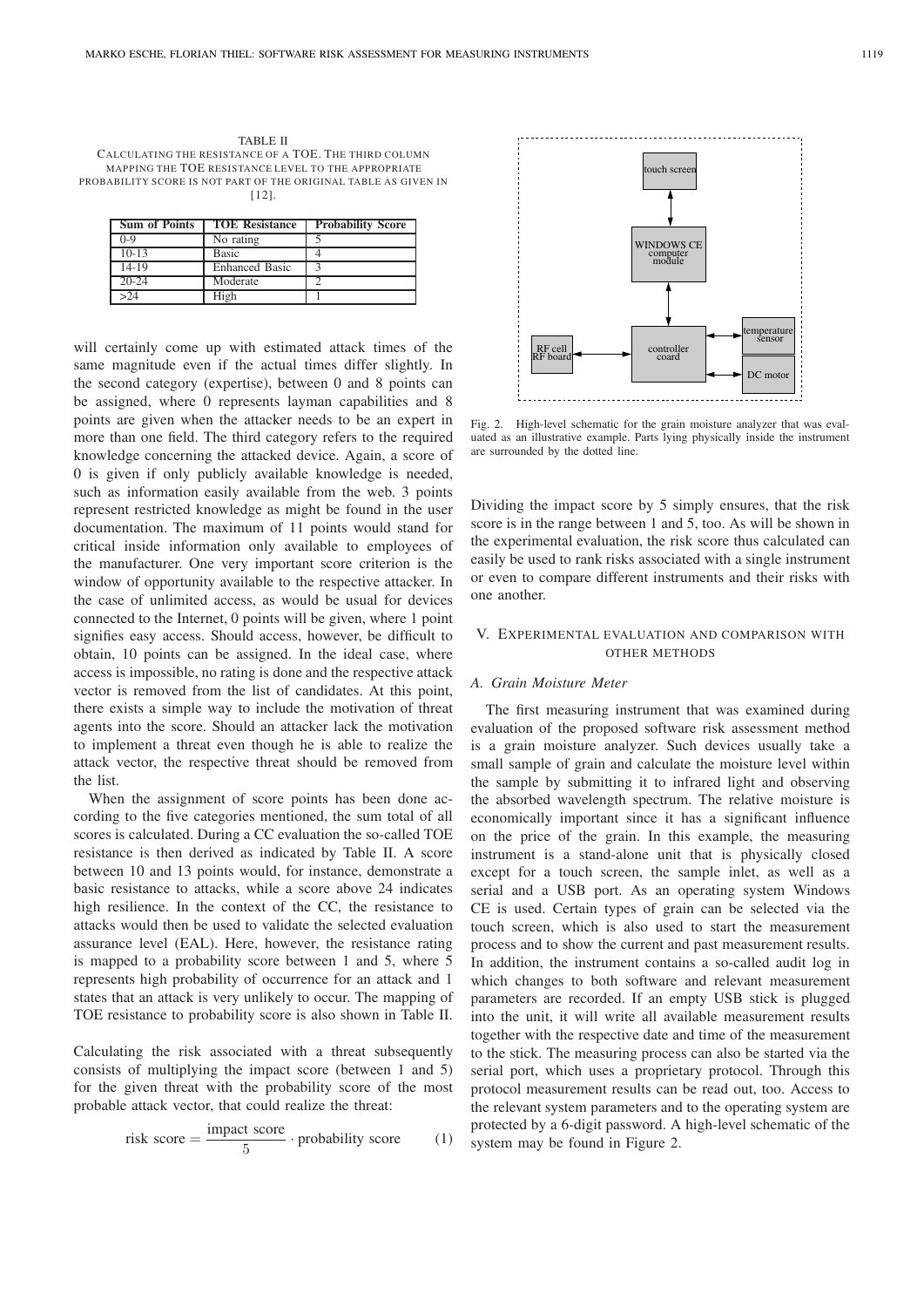Based on the described system architecture and the documentation supplied by the manufacturer, a list of possible attack vectors can be compiled. The following list is just a short extract from the complete one and is used here for illustration purposes:

- A\_PASSWORD: An attacker gains access to the administrator password by trying all 6-digit combinations.
- A\_SW\_REPLACE: An attacker retrieves the administrator password and replaces the legally relevant software.
- A\_INT\_SERIAL: An attacker exploits a vulnerability of the proprietary serial protocol and causes the instrument to malfunction.
- A\_INT\_SERIAL\_VALUE: An attacker exploits a vulnerability of the proprietary serial protocol and manipulates a measurement value by interrupting the measurement.
- A\_INT\_USB: An attacker manages to install malicious code on the measuring instrument by disabling the USBport's protection.

For each threat, as described above, an evaluator now has to go through the list of attack vectors and select those vectors that can realize the threat. In some cases, a combination of attack vectors might be necessary. An excerpt from the complete mapping between threat scenarios and attack vectors can be found in Table III. Each threat can then be rated individually. Both the point score for each aspect and its meaning are supplied in the table as well. The first threat (T1) here is a replacement of the legally relevant software by a local attacker. Since the only individual with adequate access to the measuring instrument is the operator of the device, he is also assumed to be the most likely attacker. This, of course, has an influence on the assigned point scores (see Table III). To realize T1, the attacker first has to retrieve the password for the operating system. In addition, a software needs to be written that mimics the behaviour of the approved one without raising suspicion from customers. The development of such a software is deemed to be very complex, giving it a time rating of more than half a year with an associated point score of 19. In addition, the attacker needs to be an expert in the area of software development or needs to have access to somebody who has such skills. The expertise score is therefore set to 6. Restricted knowledge of the device such as a description of the system behavior and its components is also required. Finally, the owner of the measuring instrument has unlimited access to it and to write software no special equipment aside from an off-the-shelf PC is required. The sum score for this scenario is 29, which even in the context of the CC is so high, that virtually no attack likelihood remains. Table II subsequently assigns the lowest probability score for this threat.

Subsequently, threats T2 to T5 are rated in the same manner. Threat T5 has a probability score of 2 which is identical to those of threats T3 and T4. Nevertheless, the associated risk score is only 1 since T5 will only affect one single measurement result and thus has a fairly low impact. For all other threats, there is no difference between risk and



Fig. 3. High-level schematic for the fuel pump calculator that was evaluated as an illustrative example. Parts lying physically inside the instrument are surrounded by the dotted line.

probability score since they were classified as having the highest possible impact score of 5.

#### *B. Fuel Pump*

The second measuring instrument, that was evaluated according to the new scheme proposed here, is the calculator unit of a fuel pump. The device communicates externally with a point-of-sales (POS) device and reads data from a number of flow piston meters. As an operating system a common Linux distribution is used. Measurement results are displayed locally on a seven-segment-display and are also transmitted over a LAN to the POS device. The communication with the POS device is unidirectional. Parameters that influence the metrological behavior of the system and the operating system can be changed and accessed when a USB stick with a 32-bit key is plugged into the unit. This key is usually only in the possession of an authorized inspector. In addition, the instrument possesses a web server that can be accessed over the Internet. Through the web interface, the status of the machine can be queried and parameters can be set.

A rough schematic of the measuring instrument and its surroundings can be found in Figure 3. With reference to the documentation supplied by the manufacturer a list of possible attack scenarios can again be identified. The easiest way of deriving meaningful attack vectors is focusing on interfaces available to the outside world. Here, these include both the USB port and the communication with the POS device as well as the web interface. The communication with the POS device is physically sealed since it is also under legal control. The USB port is easily accessible for the owner of the pump, while the web interface is freely accessible for anybody in possession of the IP address. The web server in question, as a commonly used IT product, has several entries in the public CVE database [15] which is maintained by MITRE, a non-profit company operating multiple research and development centers financed by the US government. The database provides an extensive list of known vulnerabilities for virtually all software components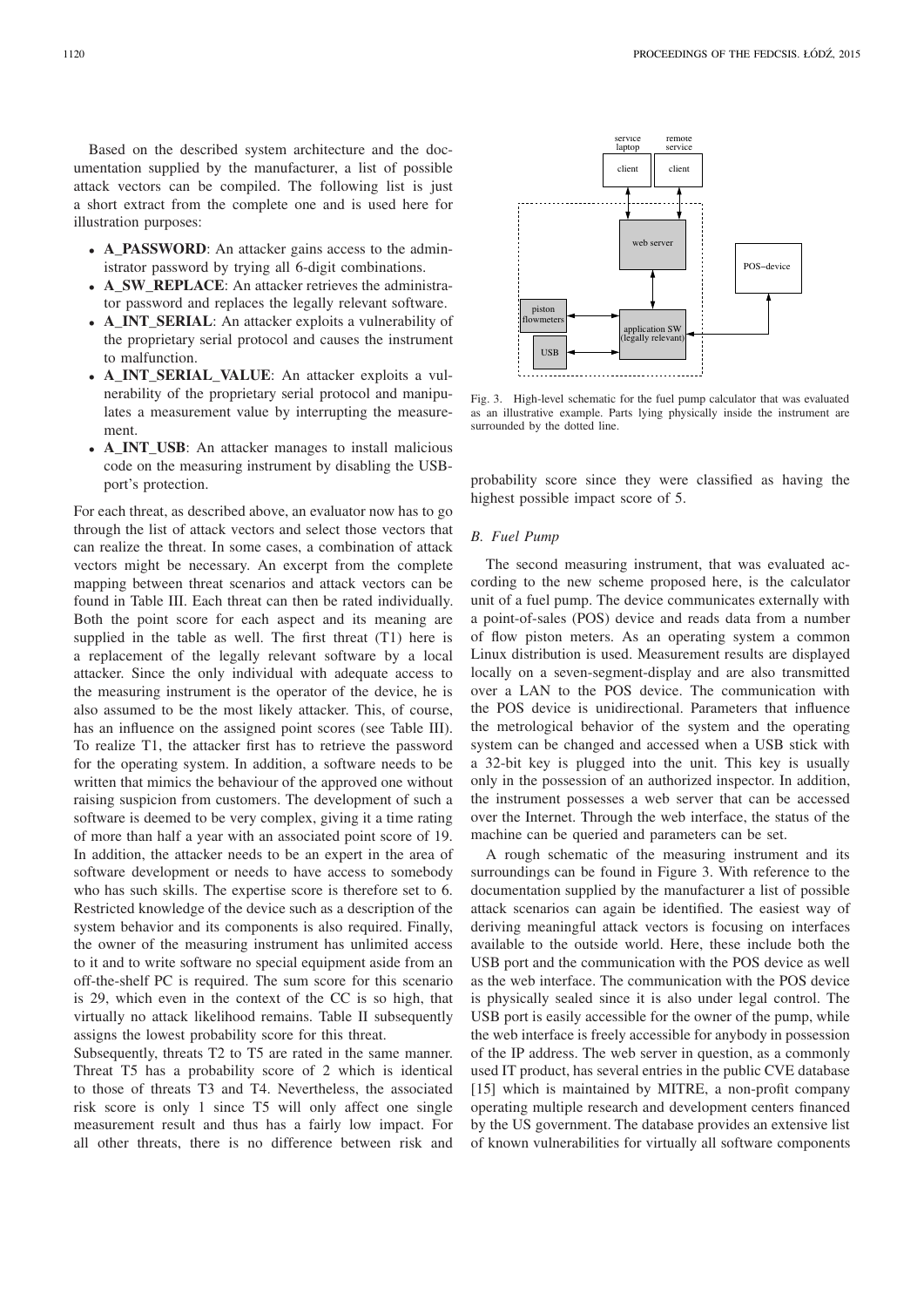| <b>Threat</b>  | <b>Description</b>                                                                                                             | I <sub>m</sub> -<br>pact | <b>Attack</b><br><b>Vector</b>        | <b>Elapsed</b><br>Time | Exper-<br>tise                          | Knowledge<br>of the TOE | Window of<br>Opportu-<br>nity | Equip-<br>ment                      | <b>Sum</b> | <b>Score</b>   | <b>Risk</b>  |
|----------------|--------------------------------------------------------------------------------------------------------------------------------|--------------------------|---------------------------------------|------------------------|-----------------------------------------|-------------------------|-------------------------------|-------------------------------------|------------|----------------|--------------|
| T1             | Local admin (S1)<br>invalidates integrity or<br>authenticity of the<br>metrological software<br>$(O1)$ .                       | 5                        | $A_SW$<br>$RE-$<br><b>PLACE</b>       | (>180d)<br>19          | (expert)<br>6                           | (restricted)<br>3       | (unlimited)<br>$\Omega$       | $(stan-$<br>dard)<br>$\Omega$       | 28         | 1              | 1            |
| T2             | Local admin (S1)<br>invalidates the<br>availability of the<br>evidence of an<br>intervention (A2).                             | 5                        | A INT<br><b>SERIAL</b>                | (>30d)<br>4            | (profi-<br>cient)<br>3                  | (sensitive)             | (unlimited)<br>$\Omega$       | (special-<br>ized)<br>4             | 18         | 3              | 3            |
| T <sub>3</sub> | Local admin $(S1)$<br>invalidates the integrity<br>of the metrological<br>parameters (A4).                                     | 5                        | A_INT_<br>SE-<br>RIAL<br><b>VALUE</b> | ( > 60d)<br>7          | (expert)<br>6                           | (sensitive)             | (unlimited)<br>$\Omega$       | (special-<br>ized)<br>4             | 24         | $\mathfrak{2}$ | $\mathbf{2}$ |
| T <sub>4</sub> | Local admin (S2)<br>invalidates the<br>availability of the<br>evidence of an<br>intervention (A2) by<br>deleting the evidence. | 5                        | A PASS<br><b>WORD</b>                 | (>180d)<br>19          | $\frac{1}{2}$<br>man)<br>$\overline{0}$ | (restricted)<br>3       | (unlimited)<br>$\Omega$       | $(stan-$<br>dard)<br>$\overline{0}$ | 22         | $\overline{2}$ | $\mathbf{2}$ |
| <b>T5</b>      | Local admin (S2)<br>invalidates integrity,<br>authenticity or<br>availability of a<br>measurement result<br>$(AB)$ .           | $\overline{2}$           | A_INT_<br><b>USB</b>                  | ( > 60d)               | (expert)<br>6                           | (restricted)<br>3       | (unlimited)<br>$\Omega$       | (special-<br>ized)<br>4             | 20         | $\overline{2}$ | 1            |

TABLE III EVALUATION OF A SMALL NUMBER OF SELECTED THREATS ACCORDING TO THEIR ATTACK VECTOR FOR THE EXAMPLE NO. 1 "GRAIN MOISTURE ANALYZER"

publicly available. A short excerpt from the compiled list of possible attack vectors will be supplied here:

- A\_USB\_SCRIPT: An attacker fakes an authorized key on a USB stick thus gaining access to the operating system.
- A\_WEB\_XSS: An attacker utilizes CVE-2011-4273 for a XSS attack to execute arbitrary javascript code on the web server and to subsequently download a root kit to the system.
- A WEB DOS: An attacker exploits CVE-2009-5111, CVE-2003-1568 or CVE-2002-2429 by executing a DoS attack via partial HTTP requests.
- A\_WEB\_SOCKET: An attacker executes arbitrary malicious code while establishing a connection making use of CVE-2002-2431.

As was the case with the first example, all known threats are iteratively examined. For each of them, the evaluator has to decide whether there are any attack vectors that could be used to realize the respective threat. Afterwards, the combination of threat and attack vector is again evaluated using the point score from the CC. Here too, the threat T1 consists of a replacement of the legally relevant software after gaining access to the operating system. Since the password is entered via the USB port, there is the possibility to execute and automated brute-force attack on the authentication data. This will, however, require significant resources. In addition, a replacement software needs to be written that mimics the original one. Again, the time needed for implementing of T1 is very high, resulting in a point score of 19. Also, the attacker in question needs to be an expert software engineer (point score

6) with detailed knowledge of the measuring instrument (point score 3). Should the operator of the pump also be the attacker, unlimited access to the device is obviously given resulting in a respective score of 0. The sum total of 29 points is still so high, that the resulting probability score of 1 is negligible. This has to be seen in conjunction with the fact that the selected combination of attacker and capabilities is highly improbable in any case.

Much more likely appears a local attack on the web server (see threat T2). Since exploits for the servers vulnerabilities can be downloaded from the web, no significant implementation time (point score 4) is needed. The attacker still needs to be an expert (point score 6) in the field of software engineering to correctly use the exploit. A certain amount of detail with respect to the measuring instrument such as its IP address (point score 3) is also required. But since the attack is web-based, access is virtually unlimited. Given specialized equipment like a platform to test the attack, the resulting total point score of 17 is relatively low. This results in an medium threat probability. The evaluation of the remaining threats progresses in a similar manner. The evaluation results may be found in Table IV. Again, it is important to mention, that some threats (T5 and T6) have a low risk score despite a medium probability score since their impact is limited to one single measurement at a time.

#### *C. Comparison with WELMEC Guide 5.3*

WELMEC Guide 5.3 uses the same definition of risk as the approach discussed here: a product of impact and probability of occurrence for a threat. Additionally, the guide proposes to calculate an average impact score based on economic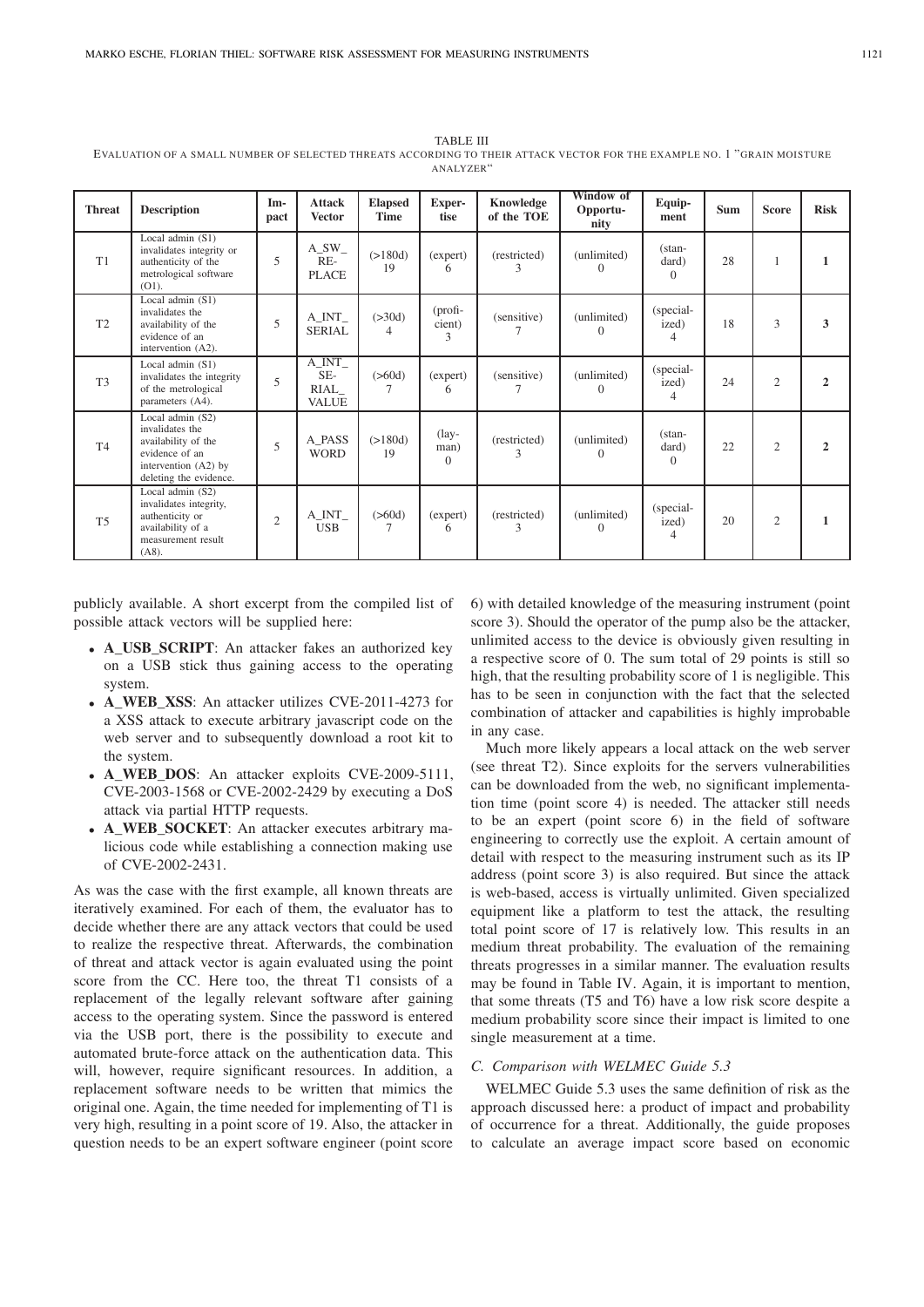TABLE IV EVALUATION OF A SMALL NUMBER OF SELECTED THREATS ACCORDING TO THEIR ATTACK VECTOR FOR THE EXAMPLE NO. 2 "FUEL PUMP"

| <b>Threat</b>  | <b>Description</b>                                                                                                  | I <sub>m</sub> -<br>pact | <b>Attack</b><br><b>Vector</b>          | <b>Elapsed</b><br><b>Time</b> | <b>Exper-</b><br>tise     | Knowledge<br>of the TOE | Window of<br>Opportu-<br>nity | Equip-<br>ment                       | <b>Sum</b> | <b>Score</b> | <b>Risk</b> |
|----------------|---------------------------------------------------------------------------------------------------------------------|--------------------------|-----------------------------------------|-------------------------------|---------------------------|-------------------------|-------------------------------|--------------------------------------|------------|--------------|-------------|
| T1             | Local admin $(S1)$<br>invalidates integrity or<br>authenticity of the<br>metrological software<br>$(A1)$ .          | 5                        | A_USB_<br><b>SCRIPT</b>                 | (>180d)<br>19                 | (expert)<br>6             | (restricted)<br>3       | (unlimited)<br>$\Omega$       | $(stan-$<br>dard)<br>$\Omega$        | 28         | 1            | 1           |
| T <sub>2</sub> | Local admin (S1)<br>invalidates the integrity<br>of the metrological<br>parameters (A4).                            | 5                        | A WEB<br><b>SOCKET</b>                  | (>30d)<br>$\overline{4}$      | (expert)<br>6             | (restricted)<br>3       | (unlimited)<br>$\Omega$       | (special-<br>ized)<br>4              | 17         | 3            | 3           |
| T <sub>3</sub> | Remote admin (S2)<br>invalidates the<br>availability of the<br>evidence of an<br>intervention (A2).                 | 5                        | A WEB<br><b>SOCKET</b>                  | ( >30d)<br>4                  | (expert)<br>6             | (restricted)<br>3       | (unlimited)                   | (special-<br>ized)<br>$\overline{4}$ | 17         | 3            | 3           |
| <b>T4</b>      | Remote admin (S2)<br>invalidates the integrity<br>or the authenticity of the<br>metrological software<br>$(A1)$ .   | $\overline{5}$           | A WEB<br>$DOS +$<br>A_WEB<br><b>XSS</b> | (>180d)<br>19                 | (expert)<br>6             | (sensitive)             | (unlimited)<br>0              | (special-<br>ized)<br>4              | 36         | 1            | 1           |
| <b>T5</b>      | Local admin (S1)<br>invalidates the<br>availability or the<br>integrity of the<br>indication of the result.<br>(A6) | $\overline{c}$           | A USB<br><b>SCRIPT</b>                  | ( >30d)<br>$\overline{4}$     | (expert)<br>6             | (restricted)<br>3       | (easy)                        | (stan-<br>dard)<br>$\Omega$          | 14         | 3            | 1           |
| T <sub>6</sub> | Remote admin (S2)<br>invalidates availability<br>or integrity of the<br>indication of a result<br>$(A6)$ .          | 2                        | A WEB<br><b>DOS</b>                     | ( >30d)<br>$\overline{4}$     | $(profit-$<br>cient)<br>3 | (restricted)<br>3       | (unlimited)<br>$\Omega$       | (special-<br>ized)<br>4              | 20         | 3            | 1           |

implications, public health, consumer confidence, and legal issues. The assets identified in Section III, which fall into the latter category, could thus also be used in the context of the guide. However, the likelihood estimation in WELMEC Guide 5.3 clearly has the aim of assessing "the probability of noncompliance". It addresses both behavior of manufacturer and consumer as well as the production cycle of the instrument. The assessment is clearly focused on the manufacturer of the instrument. Unintended, implementation-based vulnerabilities of a measuring instrument are not within the scope of WELMEC Guide 5.3 since technical details with respect to the instrument's components are not taken into account at all. Instead, much more emphasis is placed on the perception of legal requirements and statistics concerning malfunctions observed in the field. While the latter may provide helpful hints, it cannot be used to assess risks associated with a new product in advance. The Guide is thus not able to produce comparable evaluation results.

## *D. Comparison with ISO/IEC 27005*

The most significant difference between the approach presented here and ISO/IEC 27005 [3] is the addition of the probability calculation based on the vulnerability analysis from the CC and the CEM. ISO/IEC 27005 explicitly states that likelihood estimation techniques should take into account "the motivation and capabilities, which will change over time, and resources available to possible attackers". Both motivation and capabilities (including equipment, required skills, and knowledge) can clearly be mapped to the CC-based probability

estimation as detailed in Section IV. The new risk assessment approach can thus be seen as a practical realization of ISO/IEC 27005, which does itself not specify ways of calculating individual threat probabilities. The identification of assets as described in Section III is also clearly compatible with ISO/IEC 27005, since it follows the same three-step approach of risk identification, risk estimation and risk evaluation. Nevertheless, a number of additional hints can be found in the standard on how to improve the proposed method further:

- Motivation or resources of attackers may change over time, so a risk assessment for a specific measuring instrument may have to be conducted again after a certain time interval to keep it up to date.
- Even though a possible attacker may have access to a device, he might lack the motivation or the skills to carry out an attack. Thus, each implemented threat with an associated attack vector could be checked against a list of likely attackers. Unlikely combinations of skill and window of opportunity could then be removed from the evaluation table, resulting in a more clearly defined risk scenario.

## VI. SUMMARY AND FUTURE WORK

The method for software risk assessment for measuring instruments in legal metrology described here follows the guidelines of ISO/IEC 27005 [3]. In addition, elements from ISO/IEC 15408 [11] and ISO/IEC 18045 [12] were used to derive meaningful probability scores for certain threats. In